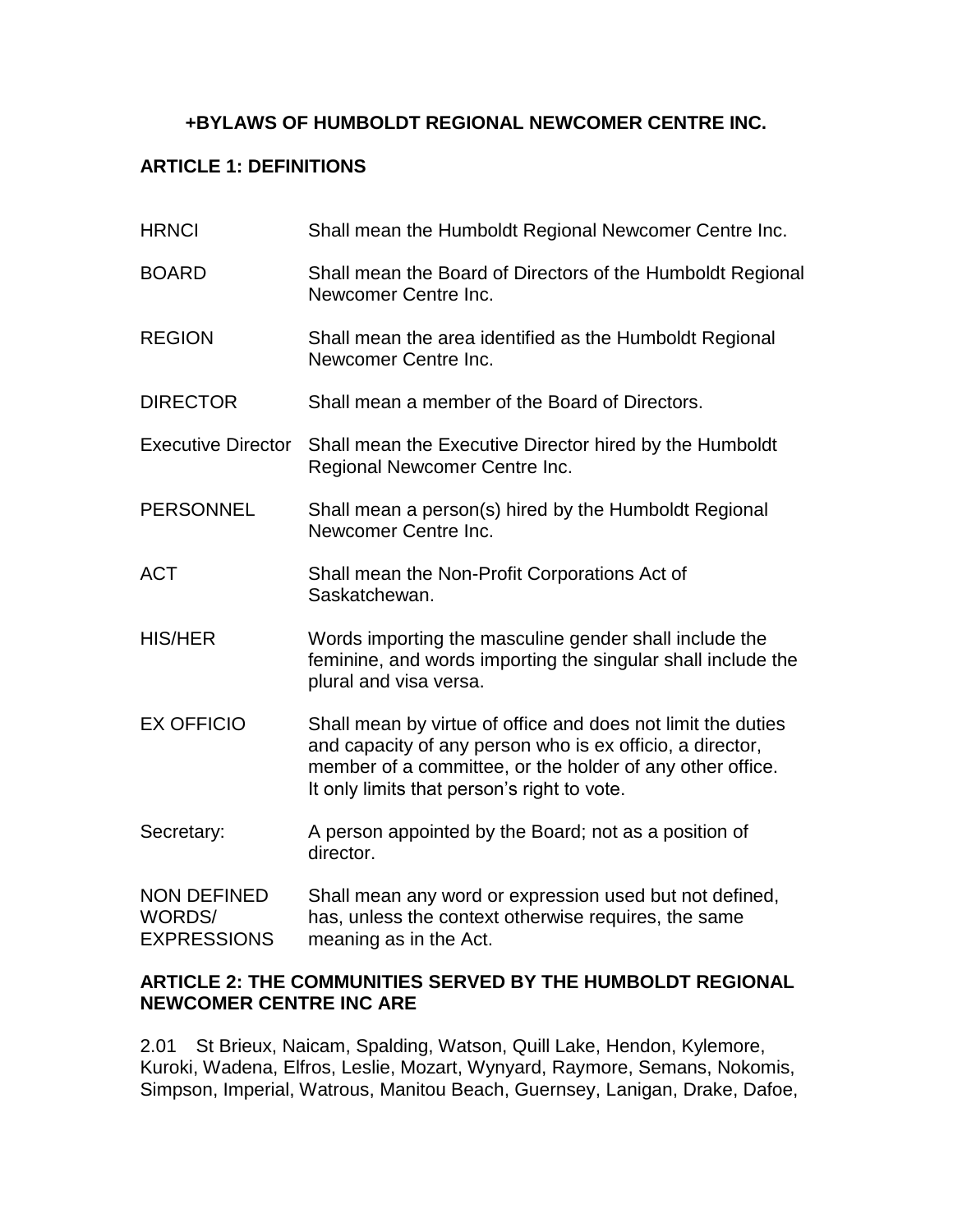Jansen, Lake Lenore, Annaheim, LeRoy, Viscount, Meacham, Bruno, Cudworth, Plunkett, Muenster, St Gregor, Middle Lake, St Benedict, Pilger and RM's that these communities are located within

# **ARTICLE 3: FISCAL YEAR**

3.01 The fiscal year of HRNCI begins on the first day of April in one calendar year and ends on the thirty-first day of March in the next calendar year, both dates inclusive.

## **ARTICLE 4: MEMBERSHIP**

4.01 There shall be one class of members. All members are entitled to vote at all meetings of members and all members are entitled to become directors of the corporation.

## **ARTICLE 5: SIGNING AUTHORITIES**

- 5.01 Authority: The Board of Directors is the ultimate authority for the approval of all agreements.
- 5.2 Delegated: The Chair has designated the Executive Director to sign documents on behalf of the Board within the limits approved by the Board in HRNCI's Signing Authority Policy.
- 5.3 Required Signatures: Two signatures will be required for all cheques. Signing authority for these purposes will rest with the Executive Director, Chair and Vice Chair. All processed cheques along with a cheque listing will be submitted at each Board Meeting.

# **ARTICLE 6: BANKING**

- 6.01 HRNC Inc. funds will be deposited in a bank or credit union designated in accordance with the decision of The HRNC Inc.Board of Directors
- 6.02 An auditor will be appointed each year to audit the HRNC Inc. comapny accounts.They shall review the books and accounts of the HRNC Inc. at least once each year and produce financial statements.HRNC Inc. is subject to the terms and conditions of the policies of the HRNC Inc.Which sets out the structures, roles (duties and powers),

# **ARTICLE 7: DIRECTORS**

7.01 Directors: the Board of Directors shall consist of not less than 5 and not exceed 9 members.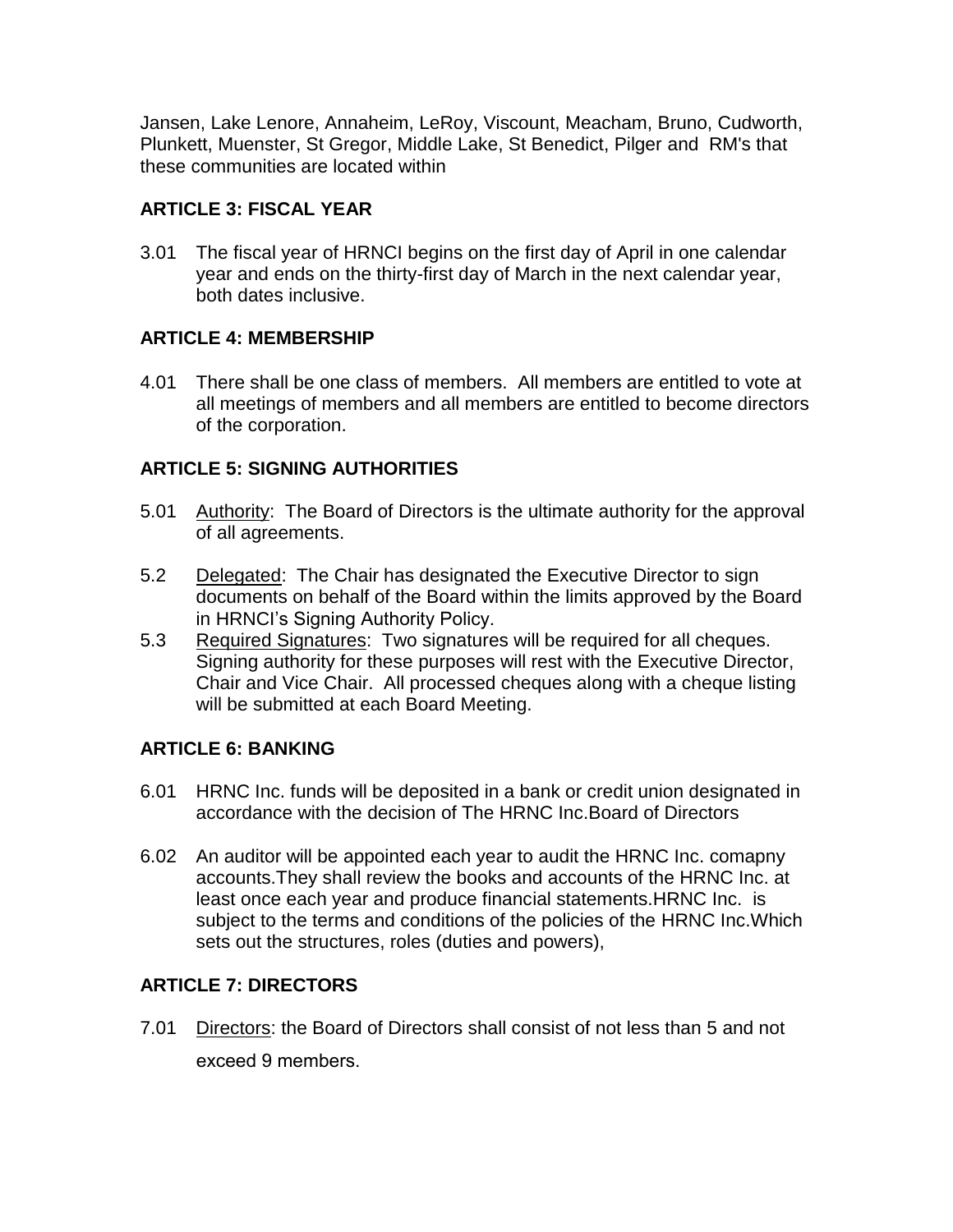- 7.02 Elections: The initial board of directors will be appointed for a one year term. After the first year the board of directors is elected in staggered two year terms by the membership at the annual meeting. The board is authorized to appoint eligible members to fill any vacancy that arises between annual general meetings. Only one nominee is eligible to hold office per membership. Members will attempt to achieve equal representation consisting of 1/3 of the directors from each of the following categories:
	- i. Business Members active in key sectors of the regional economy
	- ii. Community Members active in locations of significant importance to the operations of the HRNCI.
	- iii. Organizations active in areas impacting the operations of HRNCI in the region
- 7.03 Chair of the Board of Directors: shall be elected annually by the Board of Directors at the first Directors meeting following the annual general meeting. The Chair can hold office a maximum of four consecutive years..
- 7.04 Vice-Chair of the Board of Directors: shall be elected annually by the Board of Directors at the first Directors meeting following the annual general meeting. The Vice-Chair can hold office a maximum of four consecutive years.
- 7.05 Secretary of the Board of Directors: shall be appointed annually by the Board of Directors at the first Directors meeting following the annual general meeting.
- 7.06 Term of Office: a member of the Board shall hold office for a term of up to two years and until a successor is appointed. A member of the Board can hold office for maximum of three consecutive terms.
- 7.07 Resignation: Any Director may resign their position on the Board by submitting a letter of resignation to the Chair of the Board.
- 7.08 Removal of Directors: The Board may terminate the membership of any Director by majority vote.
- 7.09 Director Responsibility in Performance of Duties: every officer and Director of the HRNCI, in exercising his or her powers and in performing his or her duties, shall: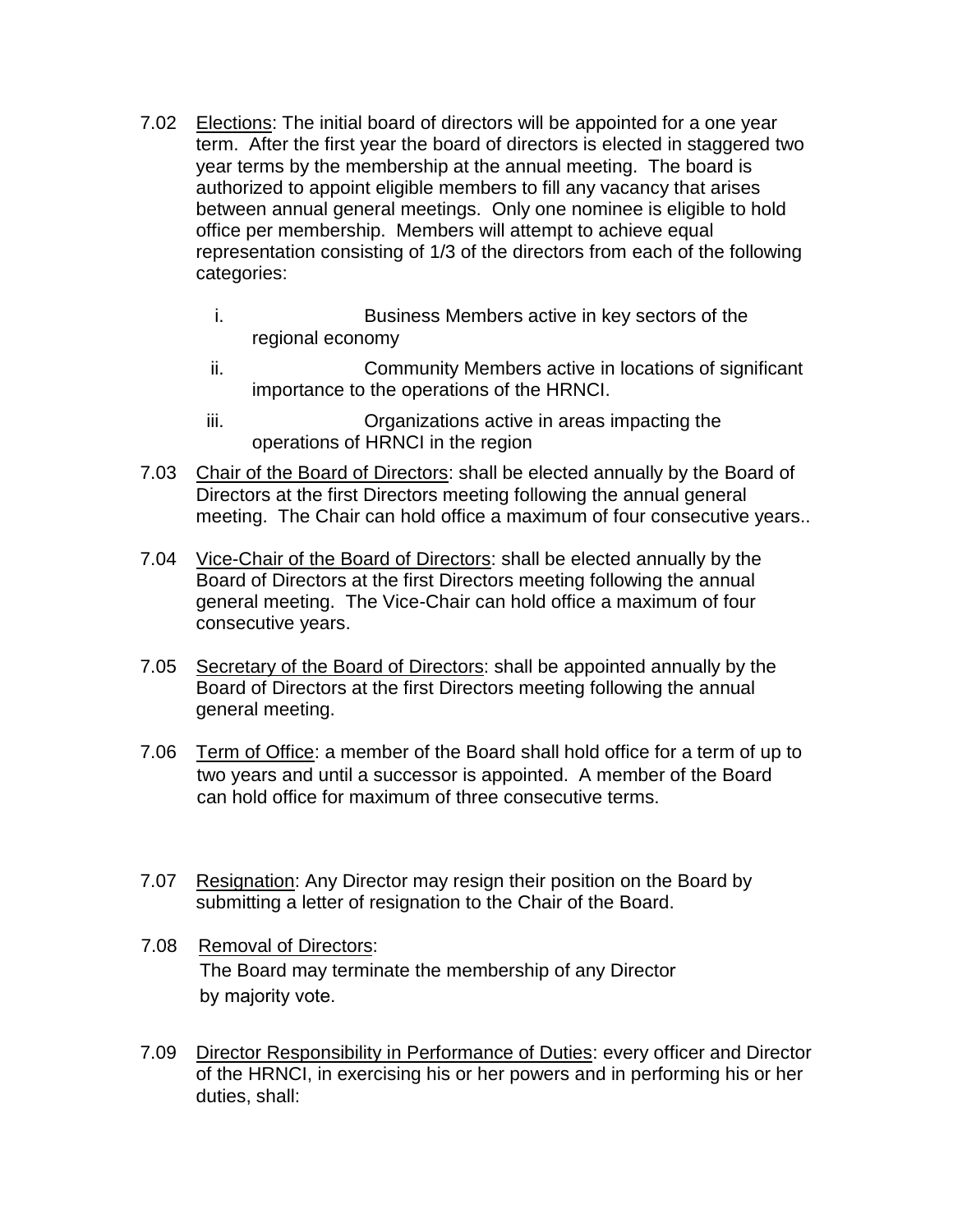- i. Act honestly and in good faith with a view to the best interests of the agency;
- ii. Exercise the care, diligence and skill that a reasonably prudent person would exercise in comparable circumstances; and
- iii. Comply with the enactment by or pursuant to which the corporation is governed.
- 7.10 Board of Directors' Code of Ethics: Upon becoming a member of the Board of Directors, each Director shall sign the Board of Directors' Code of Ethics and recommit to the Code by re-signing annually.
- 7.11 Remuneration and Expenses: each member of the Board shall be paid allowances for traveling and other expenses as may be prescribed by the Province of Saskatchewan from time to time.
- 7.12 Resignation from the Board: Must be in writing and received by the Chair. A Board member shall be terminated from the Board due to excess absences, more than three unexcused absences from the Board meetings in one year. A Board member may be removed for other reasons by a vote of the remaining Directors.

## **ARTICLE 8: MEETINGS OF DIRECTORS**

- 8.01 Calling of Meetings: Meetings of the Board shall be called by the Chair.
- 8.02 In Camera Meetings: Every meeting of Directors shall provide an opportunity for meeting In Camera. The In Camera session may be conducted with or without staff personnel present as determined by the Chair of the Board of Directors or the Committee Chair as appropriate.
- 8.03 Records of In Camera Meetings: A record of In Camera meetings of the Board shall be kept that includes the date, time, place and attendees of each meeting. Minutes of In Camera meetings will be recorded at the discretion of the Chair of the Board of Directors or the Committee Chair as appropriate.
- 8.04 Meeting by Telephone/Teleconference/Video Conference: A Director may participate in a meeting of the Board or of a Committee of the Board by means of such telephone or other communications facilities as permit all persons participating in the meeting to communicate with each other. All Directors participating in a meeting by such means are deemed to be present at the meeting and are accorded the same voting privileges as if physically present at the meeting. Quorum and voting shall be as prescribed in Articles 8.05 and 8.06.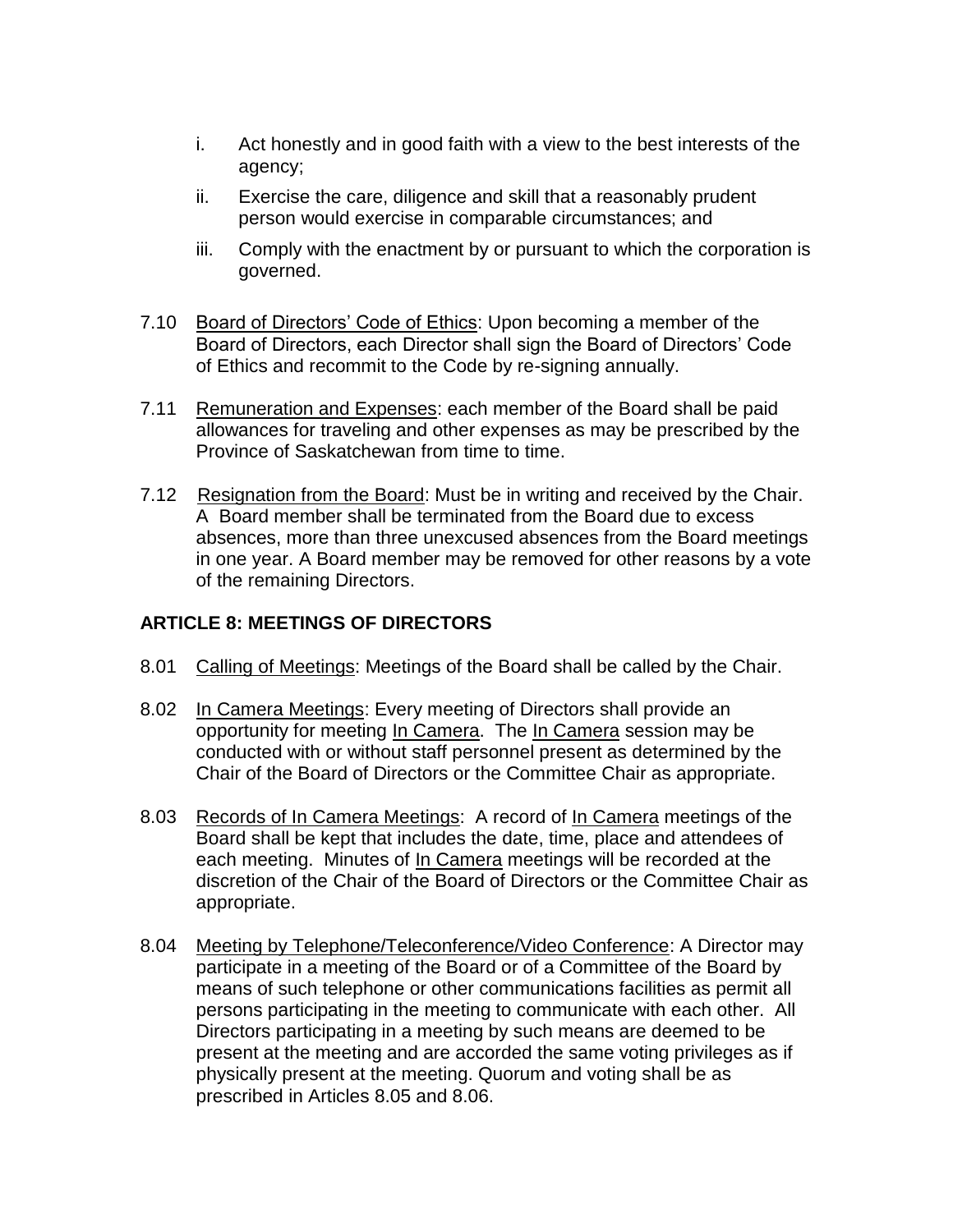- 8.05 Quorum: A quorum for all meetings of the Board shall be a majority of the voting members. The Board may proceed with the business of a meeting provided a quorum is present throughout the meeting. If quorum is lost at any point in a meeting, then those Directors remaining in attendance may discuss the agenda items but shall not vote in respect of any motions.
- 8.06 Voting: All Directors named as Board members are eligible to vote. A quorum of voting members must be present in order to call a vote on any motion before the Board. A motion is deemed to have been carried and becomes effective if the majority of the votes cast are in favour of the motion. The outcome of the vote is recorded in the minutes of the meeting.

An Abstention is not counted as a vote of either "in favour" or "not in favour". Where less than a quorum participates in voting, as a result of abstention, the results of the vote are valid as long as a quorum of voting members is present.

#### Voting by Return Fax or E-Mail Ballot

The Chair may instigate a Return Fax or E-Mail Ballot where the Chair is satisfied that it is impractical to convene a regular Board meeting to address an urgent issue. The Return Fax Ballot shall be governed by the following guidelines:

Guidelines:

1. Return Fax or E-Mail Ballot Format

The Return Fax Ballot shall include the following information:

1.1 Outline of the Issue Presented for Vote

This will include a description of the issue, risks identified, impact on the organization or others involved, and financial implications.

1.2 Motion Recommended to the Board for Approval

This will include the full motion being recommended to the Board for approval, IN FAVOR and OPPOSED options, a Director's Signature line and a Director's Print Name line.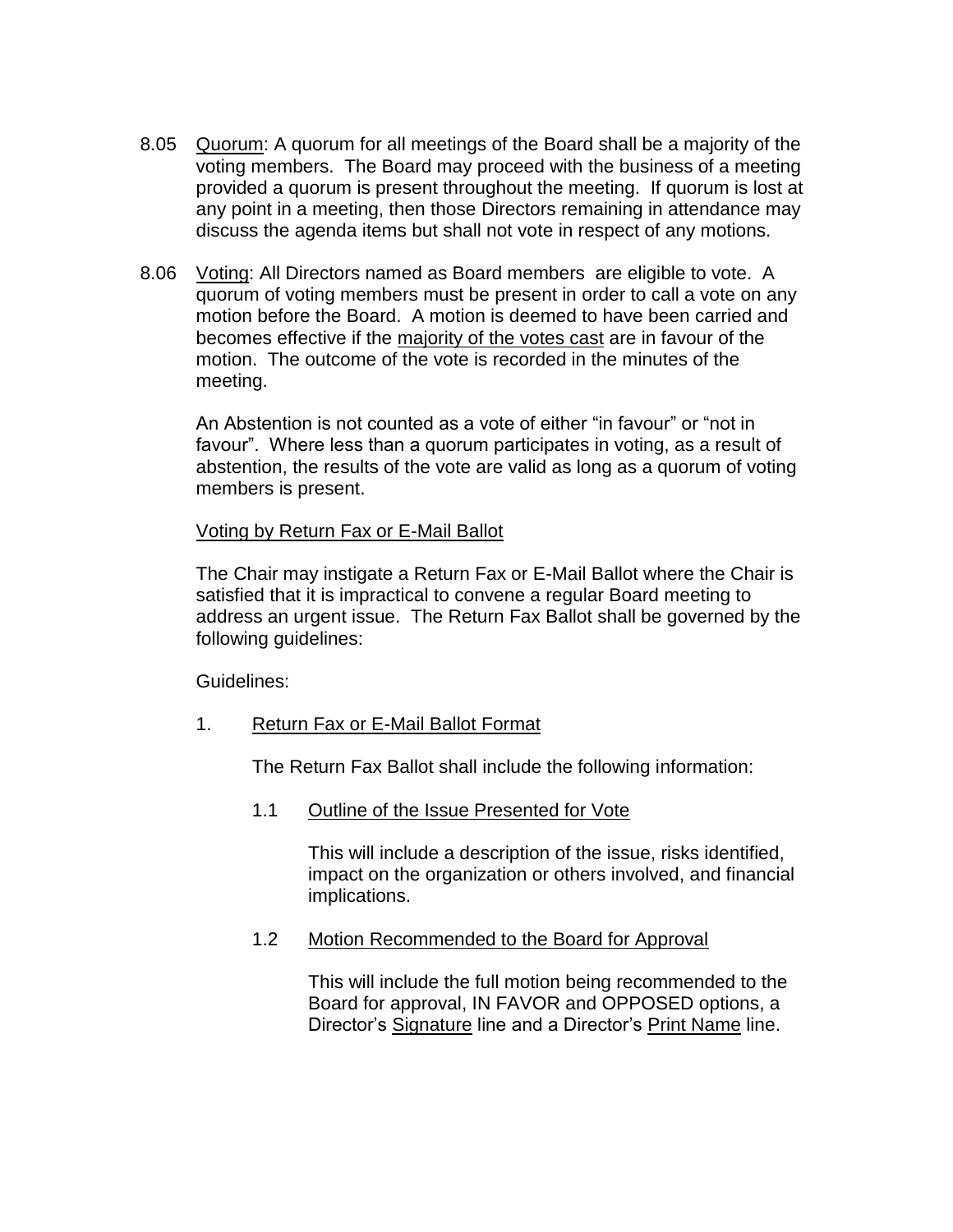1.3 The Secretary shall cause a Return Fax Ballot to be faxed to the latest fax number or e-mail known to the Secretary for each Director.

### 1.4 Return Date

The Return Fax or E-Mail Ballot will be returned in a timely manner, the return date to be specified on the ballot. Each Director will have until midnight Central Standard Time (CST) of the day specified as the return date to return their ballot.

The Director is not required to retain the original signed copy of the Return Fax or E-Mail Ballot and the copy should be destroyed by the Director.

2. Outcome of the Vote

The motion(s) of a Return Fax or E-Mail Ballot shall deem to have been carried and become effective as of the specified return date if the Secretary receives Return Fax Ballots from a majority of the Directors and if a majority of the votes cast approve the motion.

#### 3. Recording the Outcome

The Motion and the outcome of the Return Fax or E-Mail Ballot will be reported at the next Board of Directors meeting and be recorded in the minutes of that meeting.

- 8.07 Meeting Attendance: It is the expectation of the Board of Directors collectively that individual members will make all reasonable effort to attend Board of Directors meetings on a regular basis. The Board recognizes that absenteeism from Board meetings presents a situation that may impact Board performance.
- 8.08 Proxy: Board members may appoint at their discretion, a proxy to act on their behalf for any meetings of the Directors and the Annual General Meeting.
- 8.09 Special meetings of the Board shall be called upon the request of the Chair, or one-third of the Board. Notices of special meetings shall be sent out by the Chair to each Board member fourteen days in advance.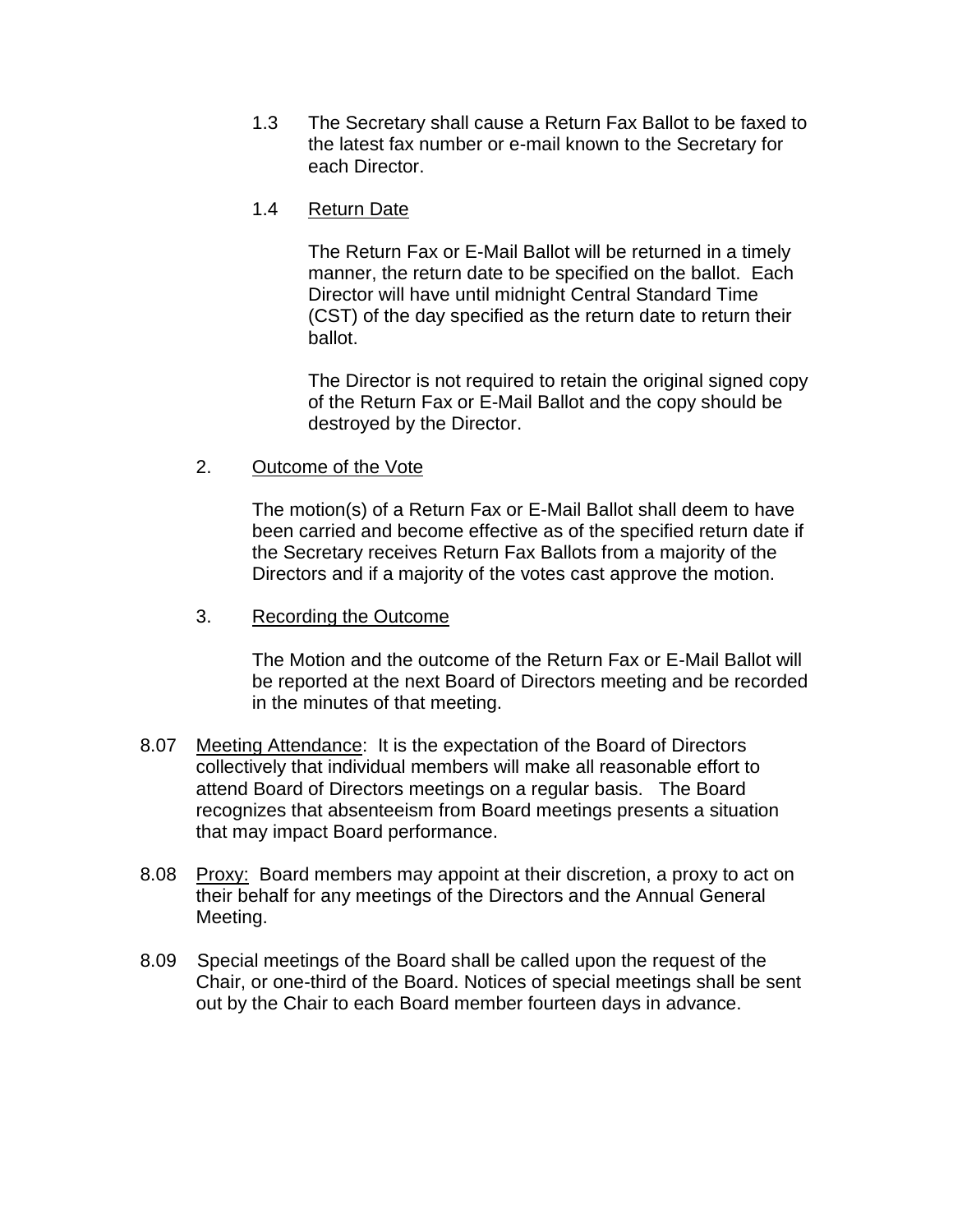9.01 Human Resources: The Board shall elect after the AGM two representatives to assess and evaluate the human resource strategy of the organization, assessing and evaluating the Executive Director's performance.

All activities and recommendations shall be reported to the Board of Directors

#### . **ARTICLE 10: MINUTES**

- 10.01 Records: A record, in the form of minutes, shall be kept of the proceedings of each officially constituted Board of Directors' meeting and meetings of committees of the Board.
- 10.02 Approval: The minutes shall be approved by the Board of Directors at the next regularly scheduled Board of Directors' meeting.

### **ARTICLE 11: AUDIT**

11.01 Audit: the Board or Membership appointed auditors shall audit the accounts and financial statements of HRNCI annually and at any other times that the Board or Membership may require.

### **ARTICLE 12: REPORTING**

12.01 Reporting: HRNCI shall submit to the Minister Responsible for HRNCI and the Members of HRNCI an Annual Report of the business of HRNCI for the preceding fiscal year, including an audited financial statement.

### **ARTICLE13: ANNUAL BUDGET**

- 13.01 At the first meeting of the Board following the AGM the Board will approve an operational/financial plan, detailing income and expenditure, and providing an outline of the business activities and outcomes for the fiscal year.
- 13.02 The Board shall annually approve the operational/financial plan.

### **ARTICLE 14: BYLAW AMENDMENT**

14.01 These Bylaws may be amended by approval of a motion of two-thirds majority of votes cast at a meeting of the Membership, provided that at